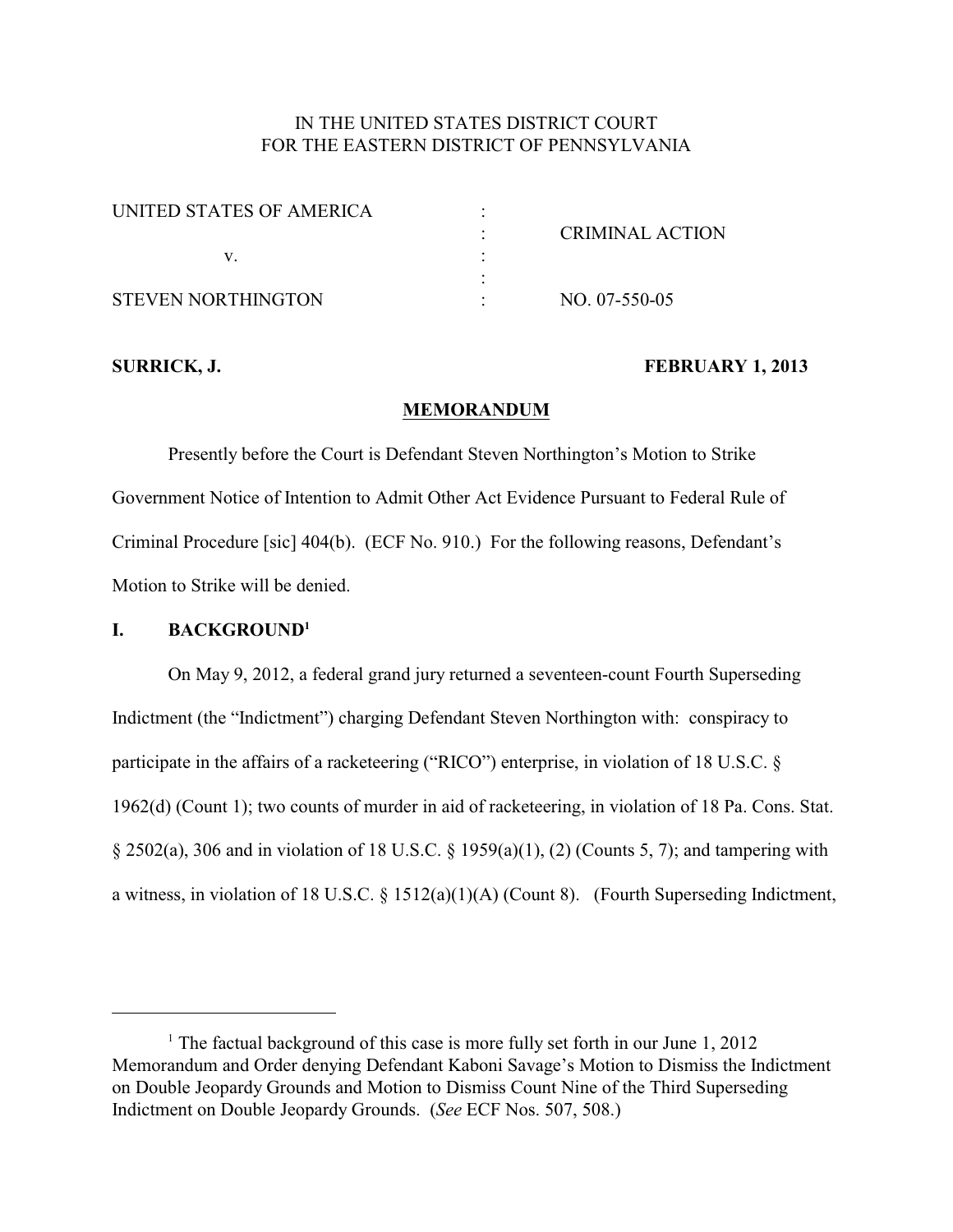ECF No.  $480.$ )<sup>2</sup> Defendant was charged along with three co-defendants, Kaboni Savage, Robert Merritt, and Savage's sister, Kidada Savage. Lamont Lewis was also charged in the First Superseding Indictment. The charges against Lewis were disposed of by guilty plea on April 21, 2011.

The charges against Defendant arise out of a long-standing RICO drug conspiracy that was supported by murder and witness intimidation. The Government alleges that all four Defendants were members of a regional criminal organization, which was based in North Philadelphia and was known as the Kaboni Savage Organization ("KSO"). (Indictment 5.) From late 1997 through April 2010, the members of this racketeering enterprise conspired and agreed to distribute large quantities of controlled substances, to commit murder and arson, and to tamper with, and retaliate against, witnesses who had testified, or were about to testify, against the racketeering enterprise or its members. (*Id.* at 6-8.) The KSO packaged, prepared and distributed cocaine, crack and phencylclidine ("PCP") throughout the greater Philadelphia area, and collected drug proceeds in exchange. The KSO operated drug distribution centers, also known as "drug corners," throughout North Philadelphia and maintained control of these drug corners through a pattern of threats, intimidation, violence and murder. (*Id.* at 5.) The KSO was also committed to maintaining, preserving, protecting and expanding its power, territory, and profits. (*Id.* at 6.) It did this by tampering with and retaliating against Government witnesses and their families through the use of threats, intimidation, violence, and murder. (*Id.*)

On October 9, 2004, six people, including four children, died as a result of arson at a

 $2^{\circ}$  Count 8 of the Fourth Superseding Indictment was dismissed by agreement of the parties. (ECF No. 855.)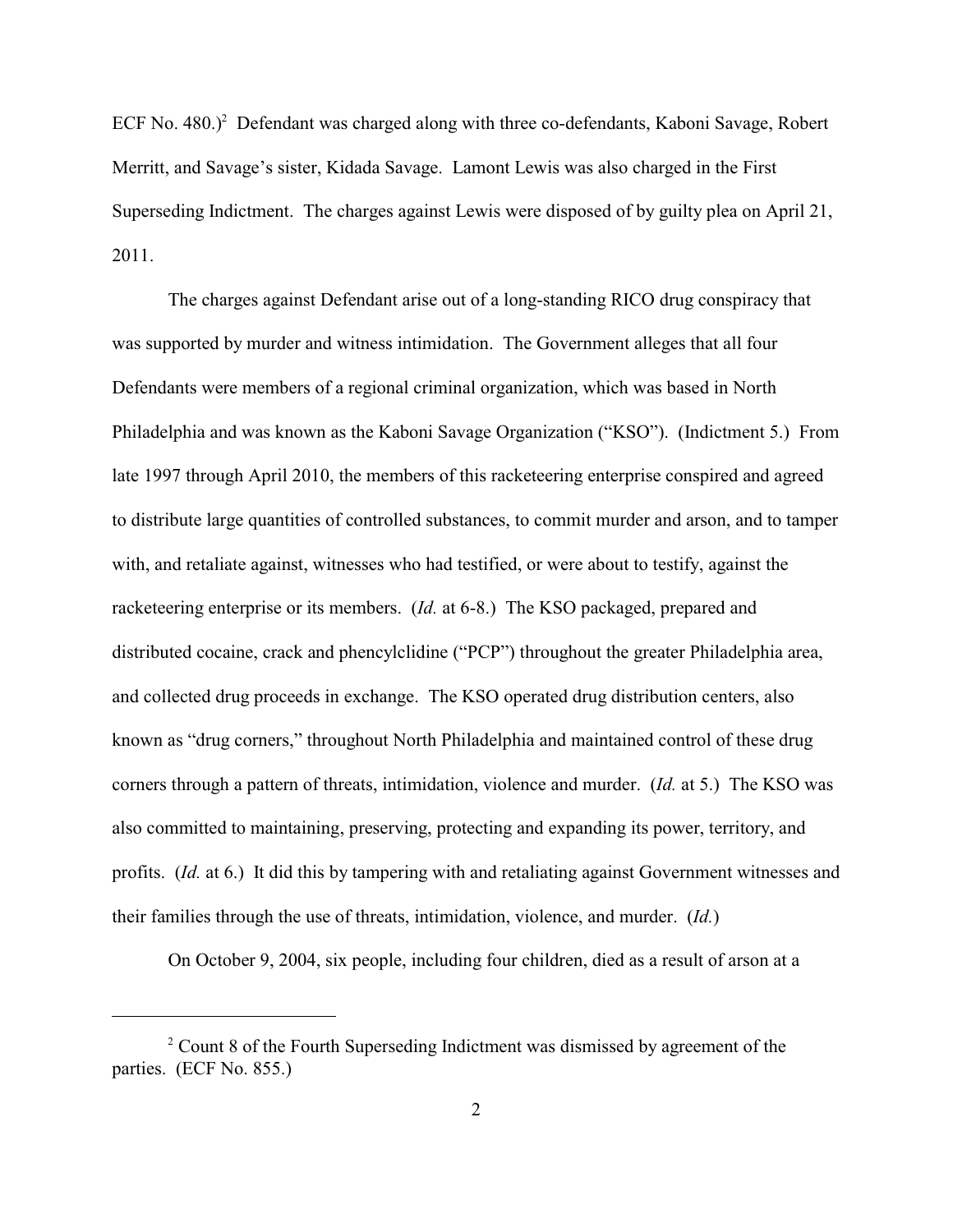home located at 3256 North Sixth Street, Philadelphia, Pennsylvania. The Indictment alleges that Kaboni Savage and Kidada Savage solicited and ordered Lewis and Merritt to set fire to the home of Eugene Coleman, a former associate of Savage. (Indictment 21-23.) Kaboni Savage believed that Coleman was cooperating with the Government and planned to testify against him in his 2005 federal drug conspiracy trial.<sup>3</sup> The firebombing took the lives of Coleman's mother, infant son, and four other relatives. The Government intends to show at trial that the firebombing was ordered by Savage in order to intimidate Coleman and prevent him from testifying against him at the 2005 drug conspiracy trial.

The Indictment further alleges that, in support of the KSO, Defendant murdered Barry Parker on February 26, 2003. (*Id.* at 42.) On April 27, 2007, Defendant was found guilty of the murder in the Court of Common Pleas of Philadelphia County, and sentenced to life in prison. On March 1, 2004, Defendant is alleged to have murdered Tybius Flowers in order to prevent Flowers's attendance and testimony at Kaboni Savage's trial for the murder of Kenneth Lassiter in the Philadelphia County Court of Common Pleas. (*Id.* at 44-45.)

The evidence in question relates to Defendant's arrest on September 8, 2004 on East Wyoming Avenue and B Street in North Philadelphia. Prior to his arrest, on May 20, 2004, a grand jury returned an indictment charging Kaboni Savage, Defendant, and others with conspiracy to distribute cocaine and crack cocaine, money laundering, firearms offenses, and intimidation of witnesses. (Gov't's Notice 2.) After the indictment was unsealed, federal agents

<sup>&</sup>lt;sup>3</sup> Kaboni Savage, Northington, and four other co-defendants not charged in the instant Indictment were prosecuted in the 2005 drug conspiracy case. After a seven-week trial, Savage was found guilty of conspiracy to manufacture and distribute cocaine, money laundering, firearms possession, witness retaliation and other crimes. Coleman testified at that trial. Savage received a sentence of thirty years in prison on these convictions.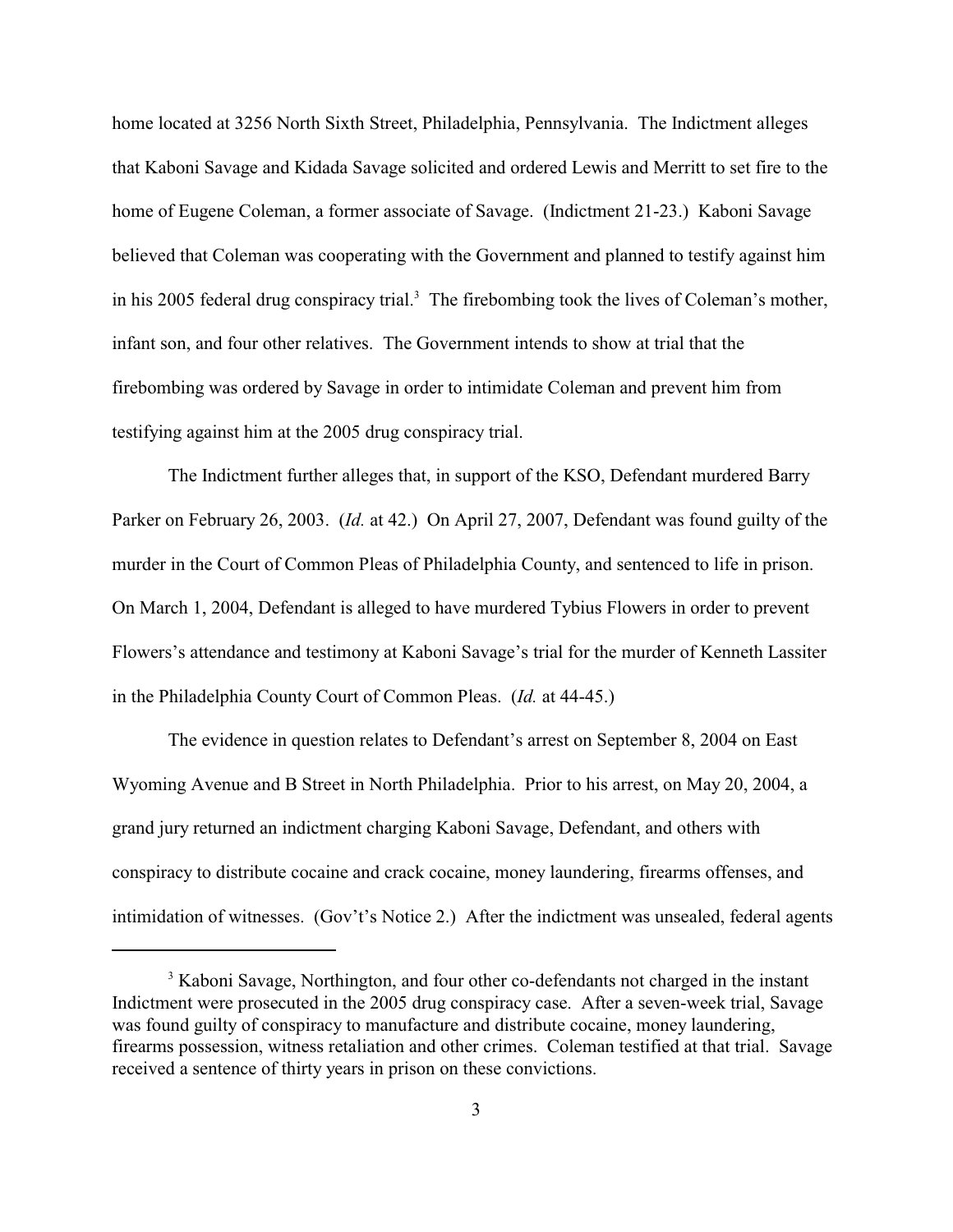arrested Kaboni Savage, but could not locate Defendant to arrest him. (*Id.*) A month later, on June 20, 2004, the Government recorded a phone call between Kaboni Savage and Kidada Savage, which the Government claims involved a message to Defendant that he "better go ahead" and "get on that." (*Id.*) Three months later, after being recognized by a law enforcement official, Defendant was arrested during a speeding stop in North Philadelphia. He was driving with a can of gasoline, latex gloves, and a loaded nine millimeter semi-automatic handgun. (*Id.* at 3.)

After Defendant was arrested on the federal drug conspiracy charges and after the trial in 2005, Defendant was found guilty of conspiracy to manufacture and distribute cocaine and firearms possession. Defendant was sentenced to a term of imprisonment of two hundred thirtyfive months. On March 14, 2011, the Government filed a Notice of Intent to Seek the Death Penalty against Kaboni Savage, Robert Merritt, and Defendant. (ECF Nos. 196, 197, 198.)

On December 17, 2012, the Government filed a Notice of Potential Prior Bad Acts Evidence Pursuant to FRE 404(b). (Gov't's Notice, ECF No. 828.) On January 16, 2013, Defendant filed a Motion to Strike. (Def.'s Resp., ECF No. 910.)

#### **II. DISCUSSION**

#### **A. Parties' Contentions**

The Government seeks to introduce evidence related to Defendant's arrest on September 8, 2004, which it argues is direct proof of the existence and operations of the KSO. (Gov't's Notice 1.) The Government maintains that the evidence it intends to introduce is direct and intrinsic evidence of the charged conspiracy and not Rule 404(b) prior bad acts evidence. (*Id.* at 3.) As discussed *infra*, intrinsic evidence does not require notice and is admissible pursuant to a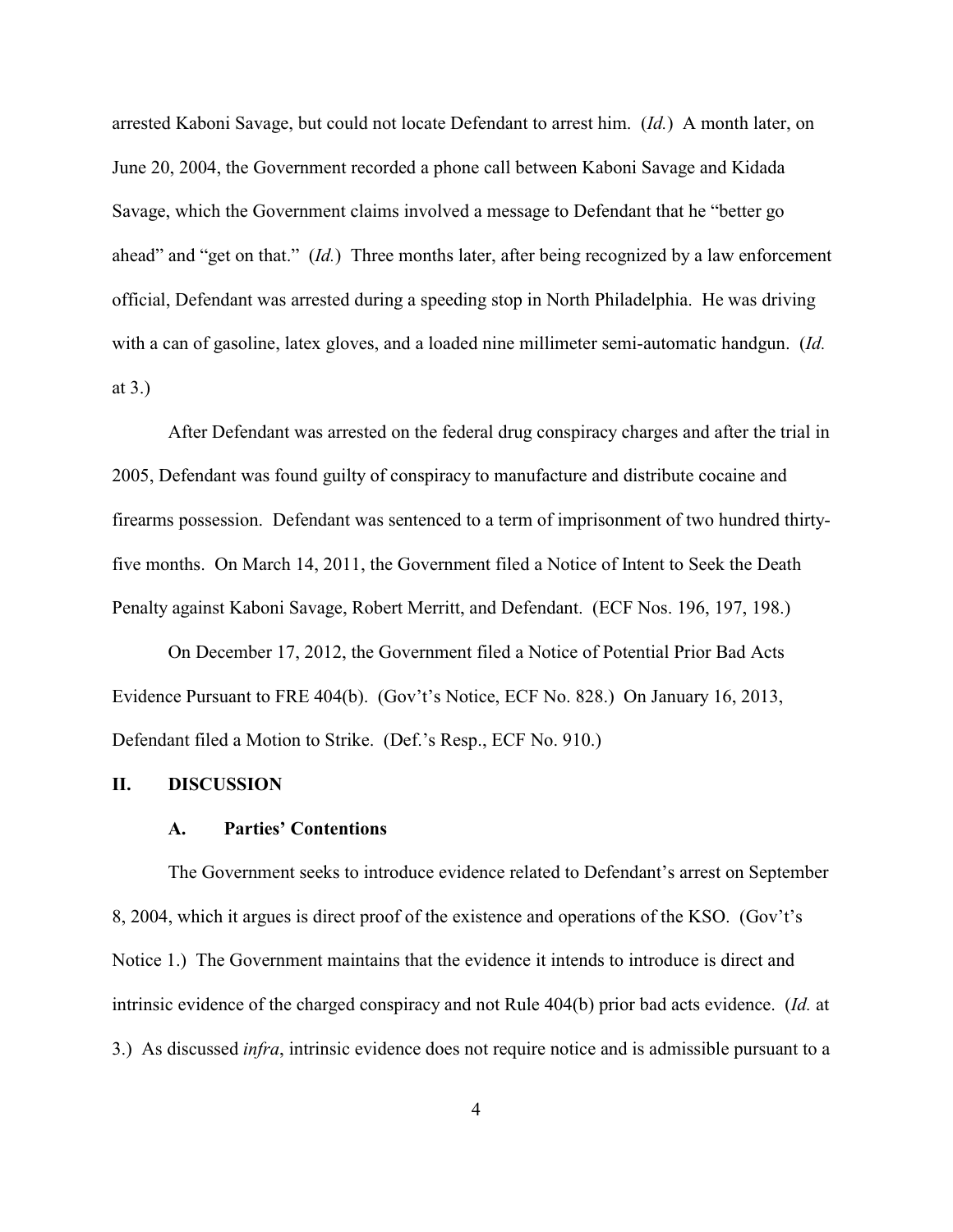Rule 403 analysis. In the alternative, the Government argues that the circumstances surrounding Defendant's arrest are admissible under Rule 404(b) as evidence of a plan, a common KSO goal, and the relationship between Kaboni Savage, Kidada Savage, and Defendant. (*Id.* at 8-9.) In response, Defendant argues that the evidence is inadmissible extrinsic, prejudicial prior bad act evidence. (Def.'s Resp. 8, 11.)

## **B. Legal Standards**

The admissibility of evidence at the guilt phase of the trial is governed by the Federal Rules of Evidence. Specifically, when considering the admission of prior bad acts, Rules 404(b) and 403 apply. *See United States v. Vega*, 285 F.3d 256, 261 (3d Cir. 2002) (applying Rules 404(b) and 403 and finding that district court's decision to admit evidence of prior uncharged conspiracy was proper and not unduly prejudicial).

#### *1. Rule 404(b)*

Under the Federal Rules of Evidence, "[e]vidence of a crime, wrong or other act is not admissible to prove a person's character in order to show that on a particular occasion the person acted in accordance with the character. This evidence may be admissible for another purpose ... ." Fed. R. Evid. 404(b). Parties may not introduce "evidence of extrinsic acts that might adversely reflect on the actor's character, unless that evidence bears upon a relevant issue in the case such as motive, opportunity, or knowledge." *Huddleston v. United States*, 485 U.S. 681, 686 (1988). The spirit of Rule 404(b) is inclusionary and, as such, the Rule favors admissibility. *See United States v. Long*, 574 F.2d 761, 765-66 (3d Cir. 1978) (discussing "exclusionary" and "inclusionary" approaches of different circuits prior to adoption of Rule 404(b)). The purpose of Rule 404(b) is "simply to keep from the jury evidence that the defendant is prone to commit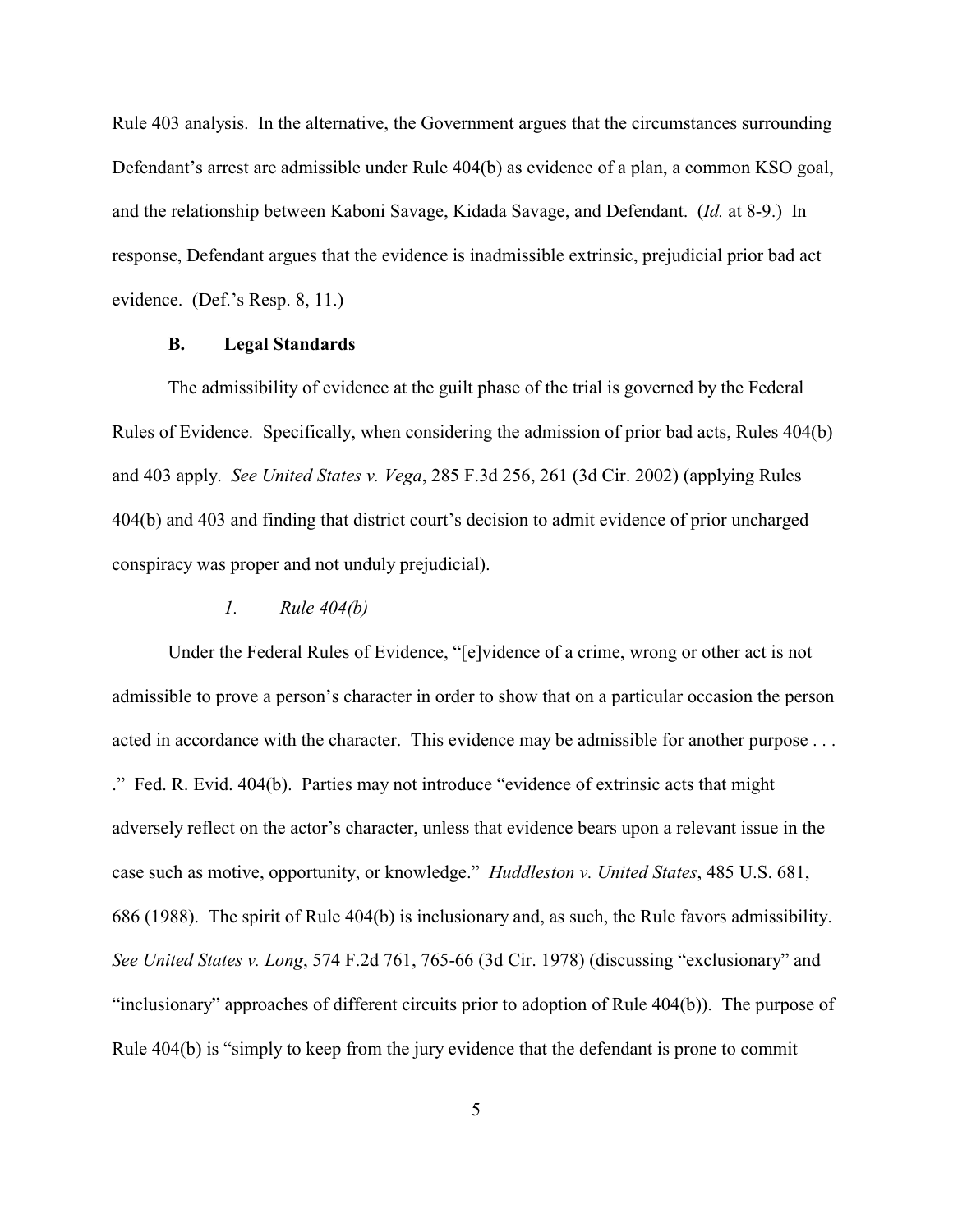crimes or is otherwise a bad person, implying that the jury needn't worry overmuch about the strength of the government's evidence." *United States v. Taylor*, 522 F.3d 731, 735 (7th Cir. 2008) (internal citation omitted).

If the evidence to be admitted is deemed extrinsic under Rule 404(b), we must determine whether the evidence satisfies a four-part standard for admissibility. *See United States v. Green*, 617 F.3d 233, 239-45 (3d Cir. 2010) (providing comprehensive history of treatment of bad character evidence in British and American legal systems); *see also United States v. Butch*, 256 F.3d 171, 175-76 (3d Cir. 2001) (citing *United States v. Mastrangelo*, 172 F.3d 288, 294 (3d Cir. 1999)). To be admissible under Rule 404(b), evidence must: (1) have a proper evidentiary purpose; (2) be relevant under Federal Rule of Evidence  $402^4$ ; (3) contain a probative value that outweighs its prejudicial effect under Federal Rule of Evidence 403 (discussed *infra*); and (4) be accompanied by an appropriate limiting instruction.<sup>5</sup> See Huddleston, 485 U.S. at 691-92; *United States v. Scarfo*, 850 F.2d 1015, 1019 (3d Cir. 1988) (applying *Huddleston* four-part test in the Third Circuit).

 This analysis need not be performed for evidence that is intrinsic to, or part of the charged offenses. *Green*, 627 F.3d at 245; *see also United States v. Haas*, 184 F. App'x 230, 234

Federal Rule of Evidence 402 provides that "[a]ll relevant evidence is admissible, <sup>4</sup> except as otherwise provided by the United States Constitution, a federal statute, these rules, or other rules prescribed by the Supreme Court. Irrelevant evidence is not admissible." Fed. R. Evid. 402.

 $5$  Federal Rule of Evidence 105 provides that "[i]f the court admits evidence that is admissible against a party or for a purpose – but not against another party or for another purpose – the court, on timely request, must restrict the evidence to its proper scope and instruct the jury." Fed. R. Evid. 105.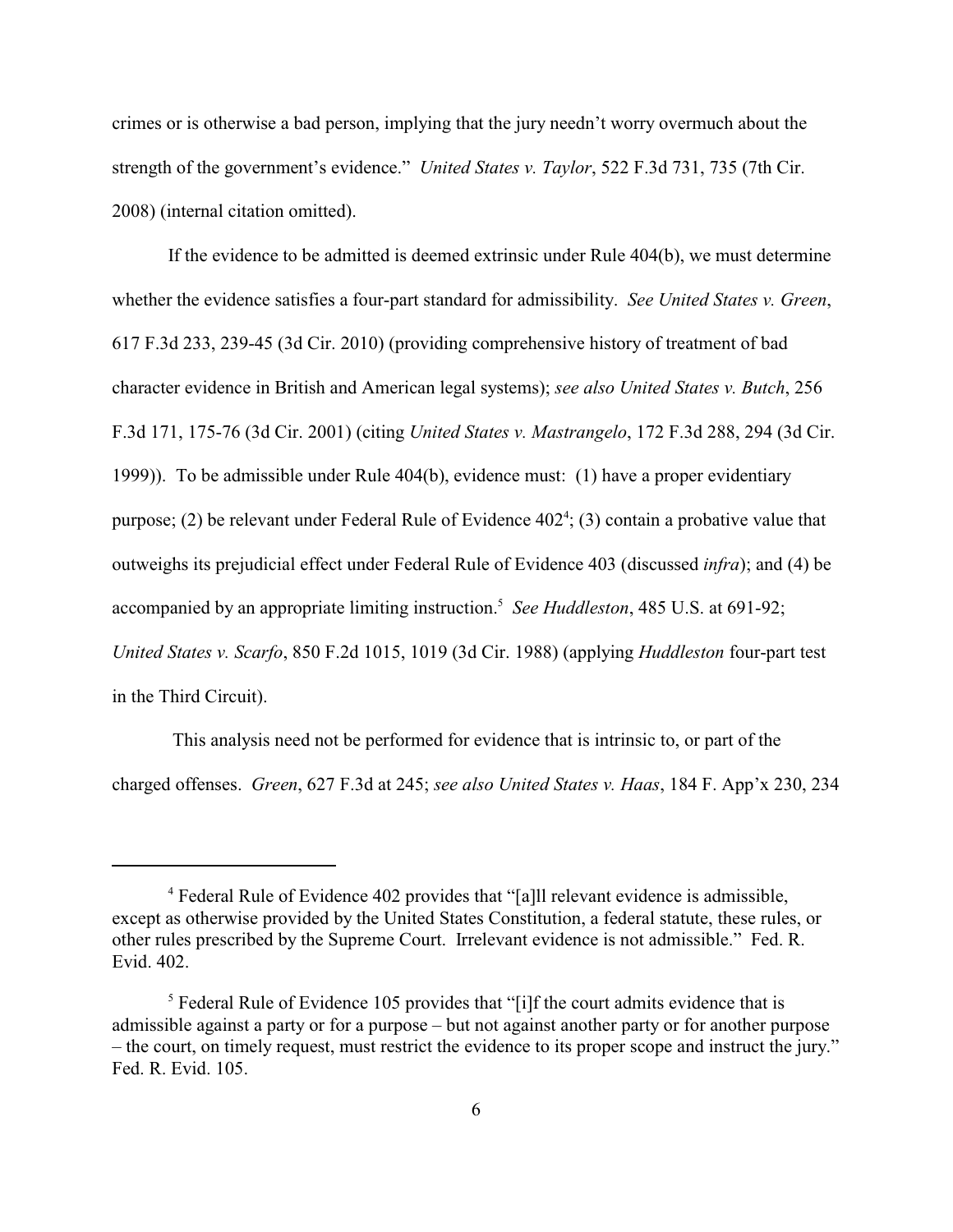(3d Cir. 2006) (noting that intrinsic evidence is exempt from a Rule  $404(b)$  analysis).<sup>6</sup> Most Circuits define intrinsic evidence as evidence that is "inextricably intertwined" with the charged offense. *See, e.g.*, *United States v. Clay*, 667 F.3d 689, 697 (6th Cir. 2012); United *States v. Basham*, 561 F.3d 302, 326 (4th Cir. 2009); *United States v. DeGeorge*, 380 F.3d 1203, 1219-20 (9th Cir. 2004); *United States v. Carboni*, 204 F.3d 39, 44 (2d Cir. 2000); *Bowie*, 232 F.3d at 927-29. The Third Circuit Court of Appeals has renounced the "inextricably intertwined" standard, finding it "vague, overbroad, and prone to abuse . . . ." *Green*, 617 F.3d at 249.

In the Third Circuit, evidence is intrinsic if it fits into either of two narrow categories. Evidence is intrinsic if it directly proves the charged offense. *Id.* (citing *United States v. Cross*, 308 F.3d 308, 320 (3d Cir. 2002) (finding that appellant's involvement in price-fixing scheme was outside the civil rights conspiracy and subject to a Rule 404(b) analysis)); *see also United States v. Bobb*, 471 F.3d 491, 497-98 (3d Cir. 2006) (finding that district court's admission of uncharged assault evidence by the defendant was proper where it was direct evidence of his participation in and enforcement of conspiracy to distribute crack and cocaine); *United States v. Benjamin*, 125 F. App'x 438, 441 (3d Cir. 2005) (affirming district court ruling regarding intrinsic nature of uncharged evidence of fraud); *United States v. Gibbs*, 190 F.3d 188, 218 (3d Cir. 1999) (finding no abuse of discretion where district court admitted evidence of the defendant's use of violence to further the illegal objectives of a cocaine conspiracy by removing

 $6$  In practice, there are two differences between intrinsic and extrinsic evidence intrinsic evidence does not require advanced notice of the acts to be admitted into evidence to be provided to the defense and the court need not issue a limiting instruction to ameliorate the taint of the evidence. *Green*, 617 F.3d at 247-48*.* Intrinsic evidence still must, however, be relevant, to survive a Rule 403 balancing test, and be probative of something other than the defendant's criminal propensity. *Id.* (citing *United States v. Bowie*, 232 F.3d 923, 927 (D.C. Cir. 2000)).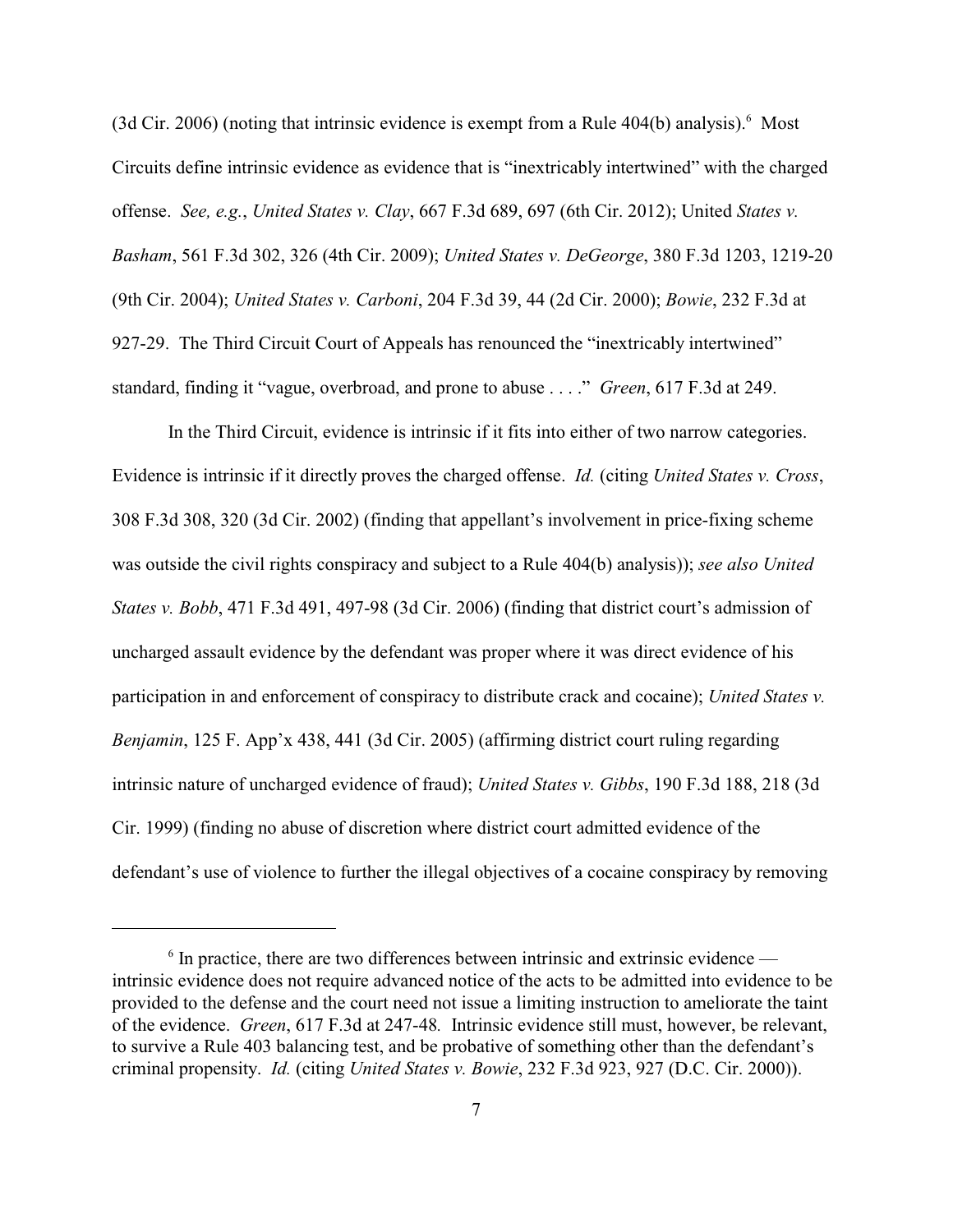threats to himself); *United States v. Vas*, No. 09-370, 2010 WL 3169293, at \*2 (D.N.J. Aug. 10, 2010) ("[F]ind[ing] that evidence of the origins of the defendants' campaign contribution scheme can be used to 'directly prove' the charged offense."). Such evidence of uncharged misconduct, which directly proves the charged offense, is not evidence of some "other" crime. *Green*, 617 F.3d at 249 (citing *Gibbs*, 190 F.3d at 218).

In addition, evidence is intrinsic is if it constitutes "'uncharged acts, which are committed contemporaneously with the charged crime' that 'facilitate the commission of the charged crime.'" *United States v. Shelow*, No. 10-0037, 2011 WL 6130974, at \*3 (E.D. Pa. Dec. 9, 2011) (quoting *Green*, 617 F.3d at 249).

We conclude that the evidence of the circumstances surrounding Defendant's arrest is intrinsic evidence, as that evidence directly proves the charged RICO conspiracy offense. "The Court may not exclude intrinsic act evidence 'because it is proof of the ultimate issue in the case.'" *United States v. Johnson*, 262 F.R.D. 410, 415 (D. Del. 2009) (quoting *Gibbs*, 190 F.3d at 218)). Here, the circumstances surrounding Defendant's arrest may very well prove the charged conduct of conspiracy to participate in the affairs of a RICO enterprise. The Indictment alleges that Defendant was a member of the KSO from at least as early as late 1997 through on or about April 21, 2010. (Indictment 1.) The grand jury alleged that "[t]he KSO was an organization dedicated to committing drug trafficking offenses and violent crimes, including murder, arson, money laundering, the use and carrying of firearms during and in relation to violent crimes and drug trafficking crimes, witness tampering, retaliation against witnesses, and assault and battery." (*Id.* at 6.) The conduct at issue here was not listed as on overt act, but that does not mean it is not intrinsic to the charged conspiracy. *See United States v. Holck*, 398 F.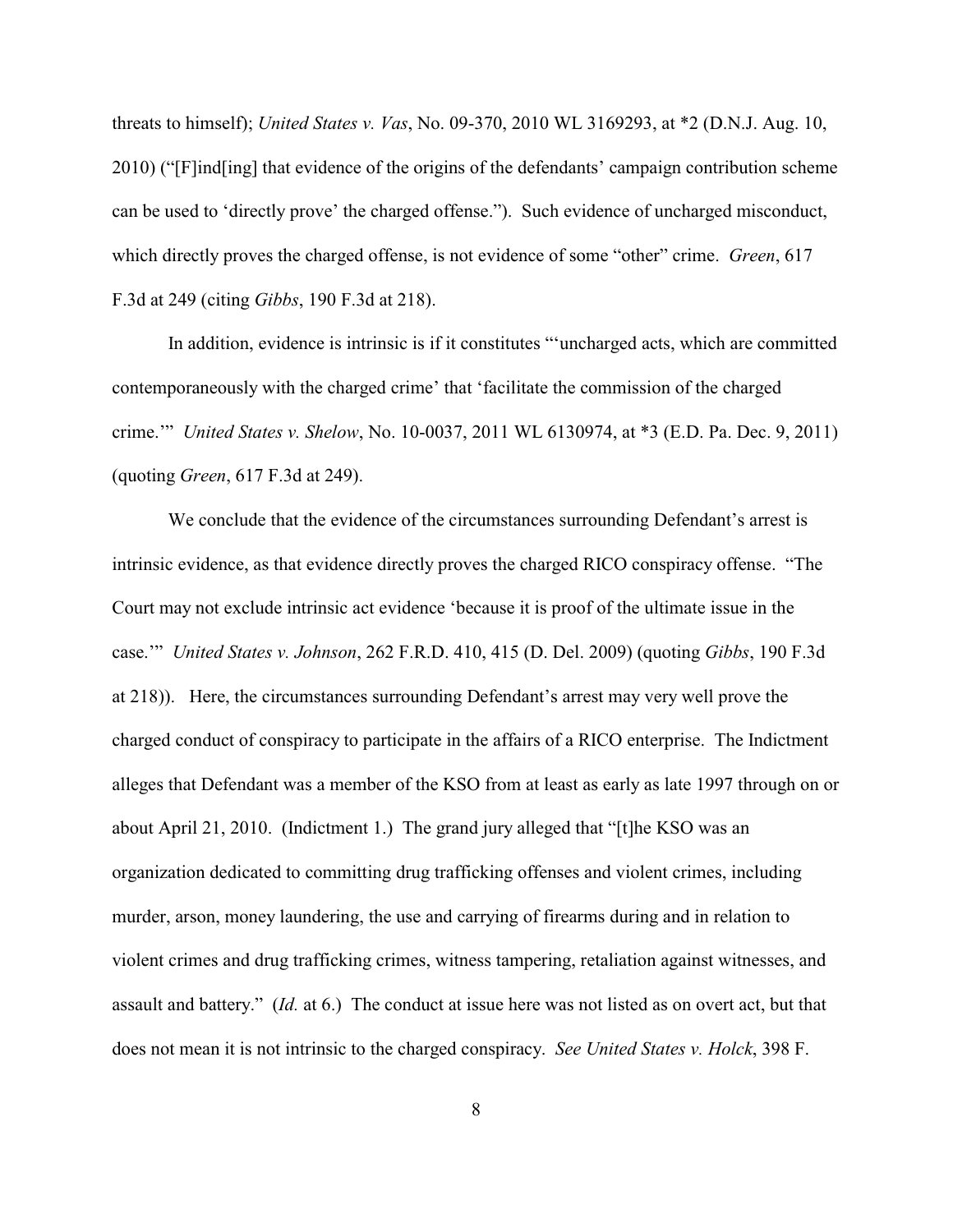Supp. 2d. 338, 373 (E.D. Pa. 2005) ("Moreover, the Government in proving overt acts in a conspiracy is not limited by the specific acts listed in the indictment."); *see also United States v. Schurr*, 794 F.2d 903, 908 (3d Cir. 1986) ("It is well settled that the government can prove overt acts not listed in the indictment, so long as there is no prejudice to the defendants thereby."); *United States v. Mitan*, No. 08-760, 2009 WL 3169119, at \*11 (E.D. Pa. Sept. 23, 2009) (same).

As of the date of Defendant's arrest, September 8, 2004, Defendant was a well-known member of the KSO who had previously murdered Barry Parker in a drug territory related slaying at the behest of Kaboni Savage. When arrested, Defendant was a fugitive evading arrest on the federal drug conspiracy charges of which he would later be convicted. (Gov't's Notice 2.) On the night in question, he was with his cousin, traveling in a rental car, in his own neighborhood, only two miles from Eugene Coleman's home.  $(Id.)^7$  When he encountered the police, Defendant provided false identification under the name of "Darnell Doss." (Gov't's Notice 3.) In the car, Defendant and his cousin had a loaded nine millimeter semi-automatic handgun, a full can of gasoline, and a bag of latex gloves. (*Id.*) The Government links an intercepted call between Kaboni Savage and Kidada Savage from June 20, 2004, which reflects Kaboni Savage telling his sister to ensure that "he better go ahead" and "tell him to get on that." (*Id.* at 2.)

We conclude that this circumstantial evidence is relevant and it may be admitted at trial. *See Huddleston*, 485 U.S. at 688 (finding that the Government need not prove an act occurred by a preponderance of the evidence as "mandating a preliminary finding by the trial court that the

 $\alpha$ <sup>7</sup> Defendant notes that he was arrested headed in the opposite direction of Coleman's home and was actually closer to his own home than he was to Coleman's. (Def.'s Resp. 7.) These facts are certainly relevant and may be elicited by Defendant at trial when contesting the Government's version of events.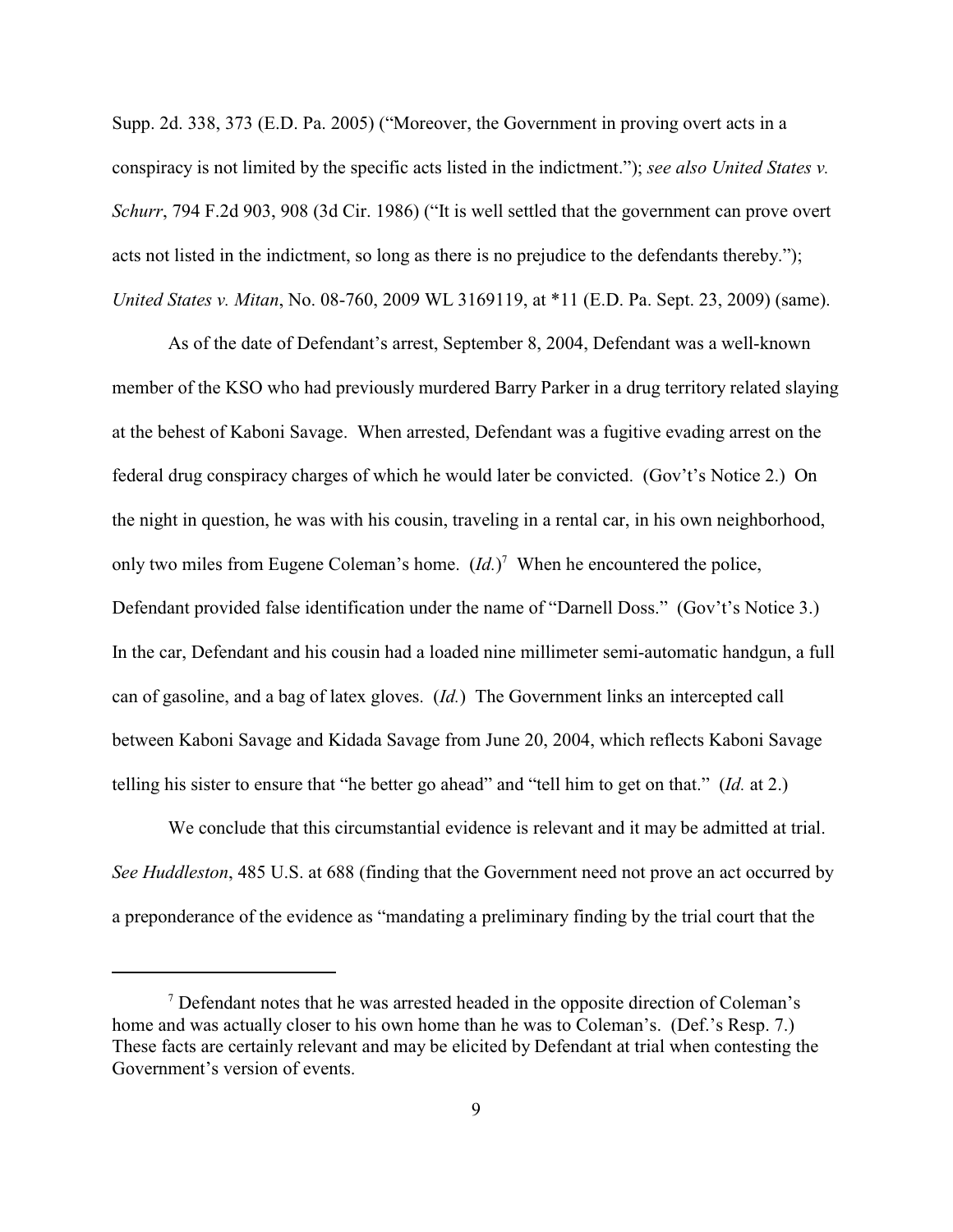act in question occurred not only superimposes a level of judicial oversight that is nowhere apparent from the language of that provision, but it is simply inconsistent with the legislative history behind Rule 404(b)"). If we were to remove this issue from the evidence before it is considered by the jury, we would be usurping the jury's role. *See United States v. Dillon*, 532 F.3d 379, 391 (5th Cir. 2008) ("Rule 104(b) does not require corroboration. It only requires that the district court consider the witness's testimony and determine that a reasonable jury could [make the required] find [ing] by a preponderance of the evidence . . . ."). To reach the conclusion that on the night of his arrest, Defendant was driving to firebomb Coleman's home, one must conditionally find that the June 20, 2004 phone call was a coded message relayed from Kaboni Savage to Kidada Savage to instruct Defendant to retaliate against Coleman and his family. When dealing with issues of relevance based on conditional facts, Federal Rule of Evidence 104(b) requires a court to examine the proffered evidence and determine whether a jury could reasonably find the conditional fact by a preponderance of the evidence. *Huddleston*, 485 U.S. at 689-90 (citing Fed R. Evid. 104(b)). We find that such a conclusion is reasonable based on the evidence to be admitted by the Government.

Defendant objects on a number of grounds. Defendant contends that the June 20, 2004 call never mentions the name "Steven Northington" and refers only to someone with the moniker of "Dollar Sign," which has never been attributed to Defendant. (Def.'s Resp. 4.) Because of this, and what Defendant argues is a manipulative and selective use of quotations from the transcript, Defendant maintains that there is no context for the call and no reason why a Government witness would be able to opine that the call was setting up an attack on the Coleman home through Defendant. (*Id.* at 4, 5.) Furthermore, Defendant contends that the conversation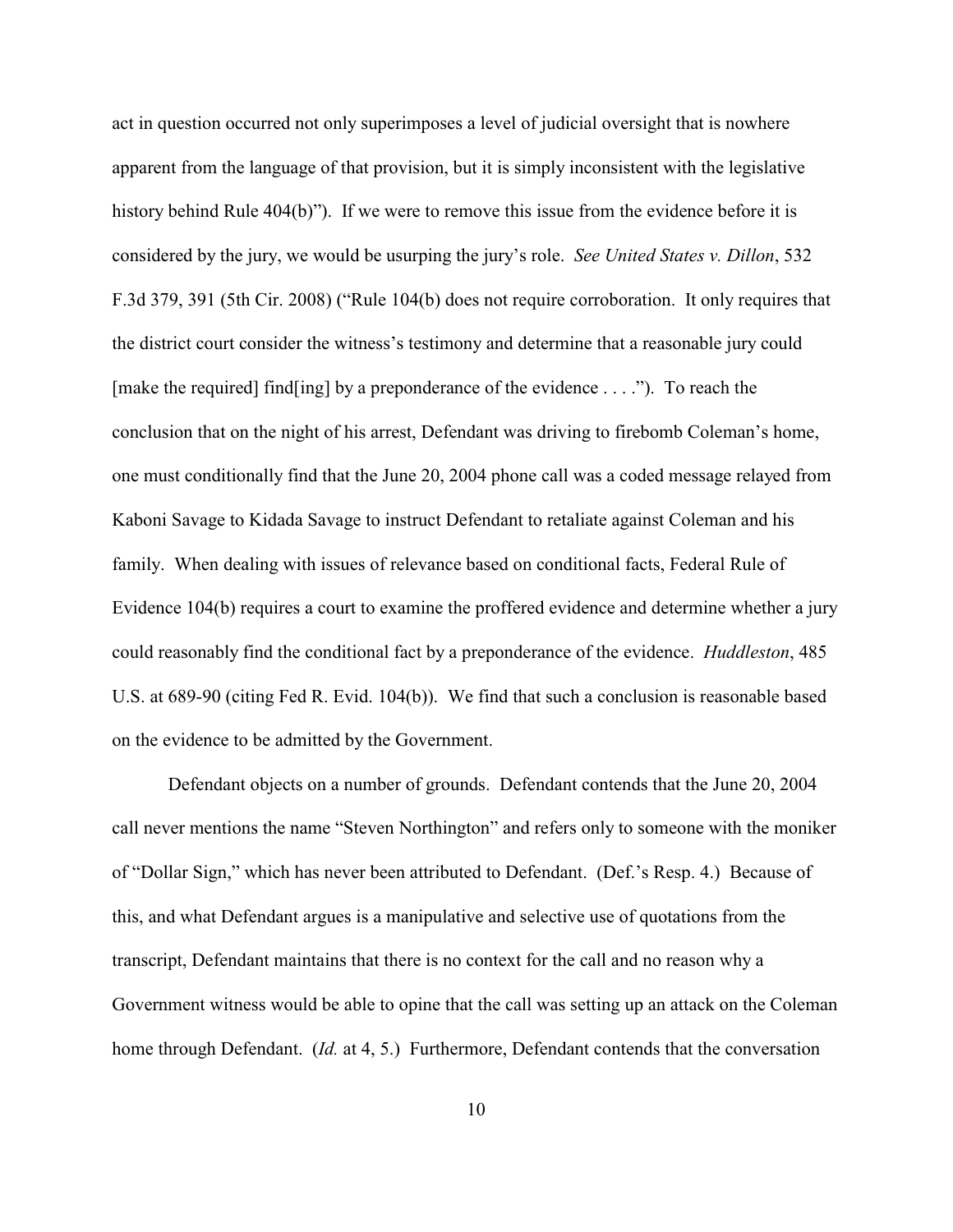cited by the Government involves another individual, named Raymond Wilmore, to whom the statement "tell her he better go ahead man" was directed. (*Id.*) Defendant may challenge the Government's interpretation of this call, and others, at trial. As with a number of the recordings involved in this case, witnesses will be able to provide context during their trial testimony. As it presently stands, the proffer from the Government is sufficient to establish the connection between the call, Defendant's conduct, and the charged offenses.

Defendant argues that on July 22, 2004, a recording reflects Kaboni Savage telling Kidada Savage to encourage Lamont Lewis to "get on it." (Def.'s Resp. 6.) Defendant contends that the Government interprets this conversation to mean that Kaboni Savage was parlaying a message to Lamont Lewis through Kidada Savage to firebomb the Coleman home. (*Id.*) If that is the meaning of language in question from the July 22, 2004 interception, it would be consistent with the Government's interpretation of the key language from the June 20, 2004 call. The Government's theory is circumstantial, but a reasonable jury could find these facts by a preponderance of the evidence, and if it did, it would be highly probative and directly prove the charged conspiracy.

Even if one were to conclude, however, that the events at issue here were not intrinsic acts, they would still be admissible pursuant to Rule 404(b)(2). Rule 404(b) evidence must have a proper evidentiary purpose, which means "one that is probative of a material issue other than character." *United States v. Hornick*, No. 10-2461, 2012 WL 2550476, at \*11 (3d Cir. July 3, 2012) (slip opinion) (internal quotation marks omitted) (finding evidence of prior arrest and confession of the defendant as propr evidence of motive and a distinctive method of operation). Both parties cite to *United States v. Green*. In *Green*, the Third Circuit found that the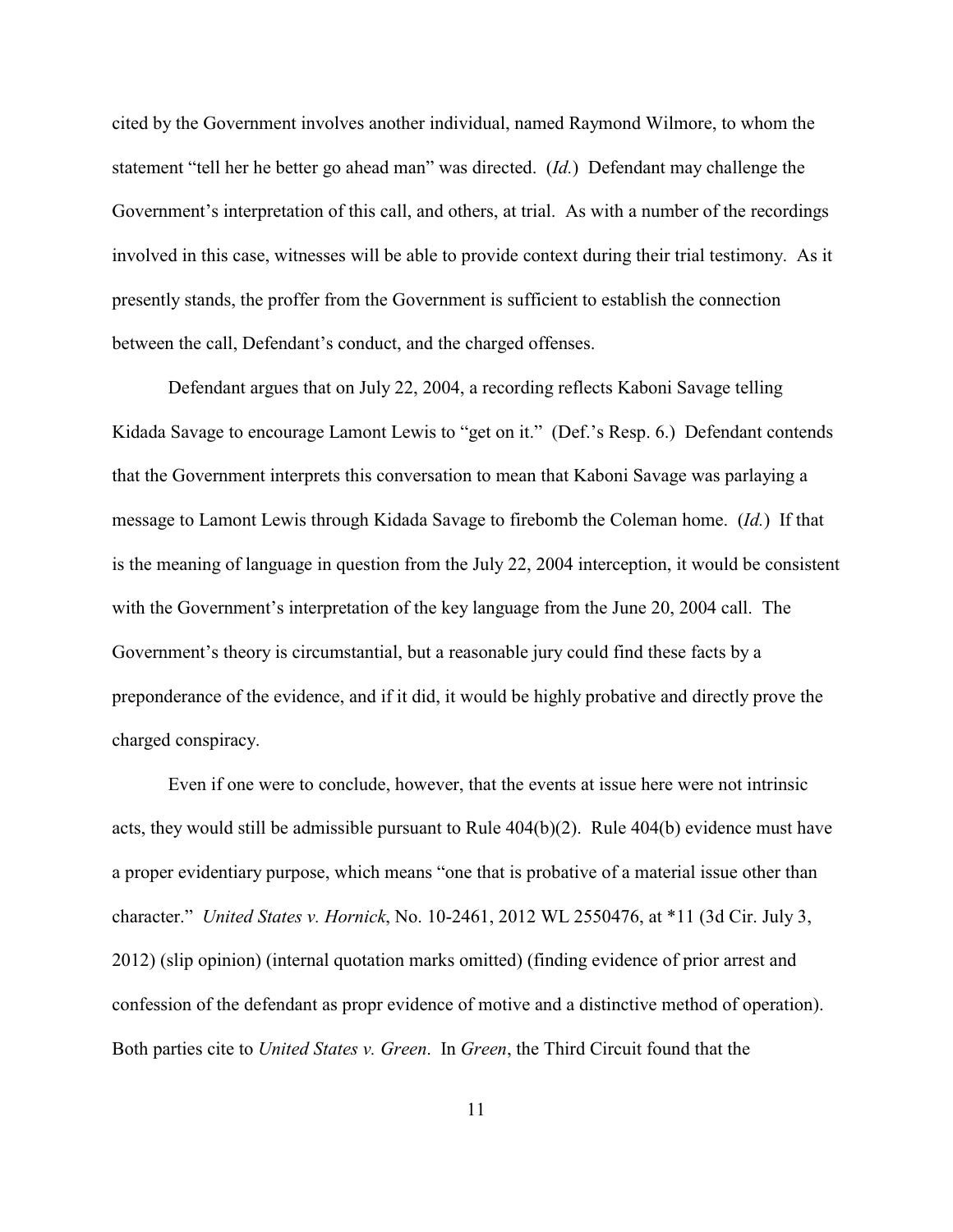Government's admission of evidence of the defendant's threat to kill an undercover New Jersey police officer was proper pursuant to Rule 404(b), as the evidence served at least two proper purposes: (1) the evidence of the threat provided background information to the finder of fact that completed the story of the crime; and (2) it established the defendant's motive. *Green*, 617 F.3d at 250. Evidence that establishes relationships between co-defendants and provides background information is admissible at Rule 404(b) evidence. *See United States v. Corbin*, No. 10-352, 2011 WL 2110831, at \*2 (E.D. Pa. May 26, 2011) (finding that the defendants' prior gunpoint robberies of drug dealers were admissible to establish the relationships between the defendants and to explain the background of the conspiracy).

The evidence surrounding Defendant's arrest serves a number of proper evidentiary purposes. If the Government's understanding of the events is accurate, Kaboni Savage had communicated a hit on a witness and his family by way of his sister, Kidada Savage, to Defendant. That hit was to be carried out through a fire-bombing of a Government witness' home. This evidence would establish the relationship between the co-Defendants, the nature and background of the RICO conspiracy, motive for retaliation against Government witnesses and their families, the nature of their plan, and, considering that the fire-bombing of this particular witness' home eventually happened in this manner, a distinctive method of operation and absence of mistake. *See United States v. Sriyuth*, 98 F.3d 739, 747 n.12 (3d Cir. 1996) (holding that motive is a proper purpose "[b]ecause motive is always relevant in a criminal case").

By providing notice of this evidence over a month before trial, we conclude that the Government provided proper notice pursuant to Rule 404(b).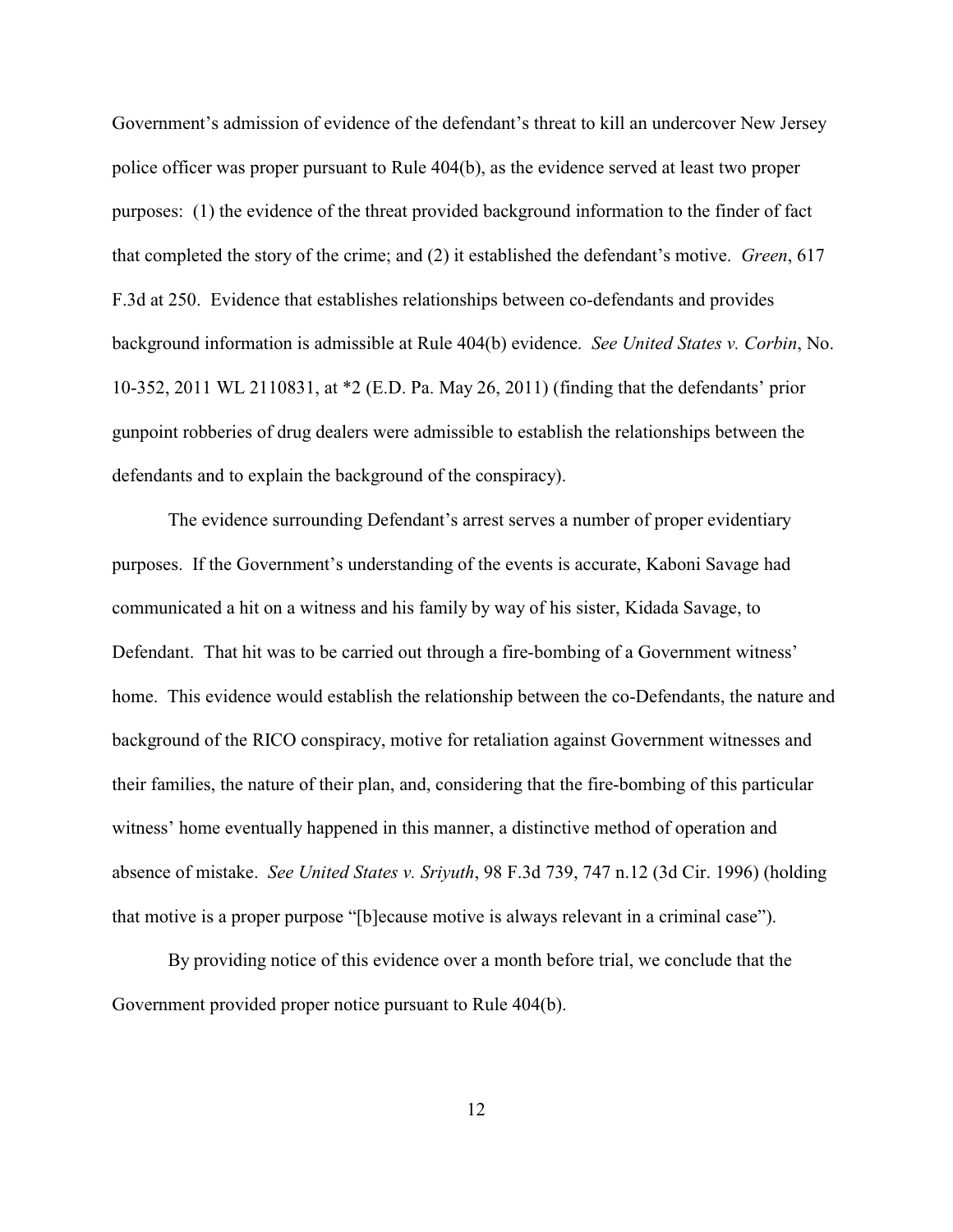#### *2. Rule 403*

As discussed above, regardless of whether prior act evidence is deemed extrinsic or intrinsic, to be admissible, it must survive a Rule 403 analysis. *Bowie*, 232 F.3d at 927. Under Federal Rule of Evidence 403, "[t]he court may exclude relevant evidence if its probative value is substantially outweighed by a danger of one or more of the following: unfair prejudice; confusing the issues; misleading the jury; undue delay; wasting time; or needlessly presenting cumulative evidence." Fed. R. Evid. 403. District courts are empowered with broad discretion to determine whether evidence should be excluded under Rule 403. *United States v. Pelullo*, 14 F.3d 881, 888 (3d Cir. 1994). In performing its analysis, the court is to "appraise the genuine need for the challenged evidence and balance that necessity against the risk of prejudice to the defendant." *Id.* (quoting *Gov't of the Virgin Islands v. Archibald*, 987 F.2d 180, 186 (3d Cir. 1993)). The prejudice that the court is to measure is "unfair prejudice . . . based on something other than [the evidence's] persuasive weight." *United States v. Bergrin*, 682 F.3d 261, 279 (3d Cir. 2012) (alteration in original) (quoting *United States v. Cruz-Garcia*, 344 F.3d 951, 956 (9th Cir. 2003)).

As for a Rule 403 analysis, Defendant argues that the evidence is prejudicial and cumulative. With regard to intrinsic evidence, "[e]ven if the evidence is extremely prejudicial to the defendant, the court would have no discretion to exclude it because it is proof of the ultimate issue in the case." *United States v. Hoffecker*, 530 F.3d 137, 189 (3d Cir. 2008) (internal quotations omitted). Even if the evidence proffered by the Government is Rule 404(b) evidence, we follow the guidance of the Third Circuit Court of Appeals in finding that "Rule 404(b) evidence is especially probative when the charged offense involves conspiracy . . . [and] the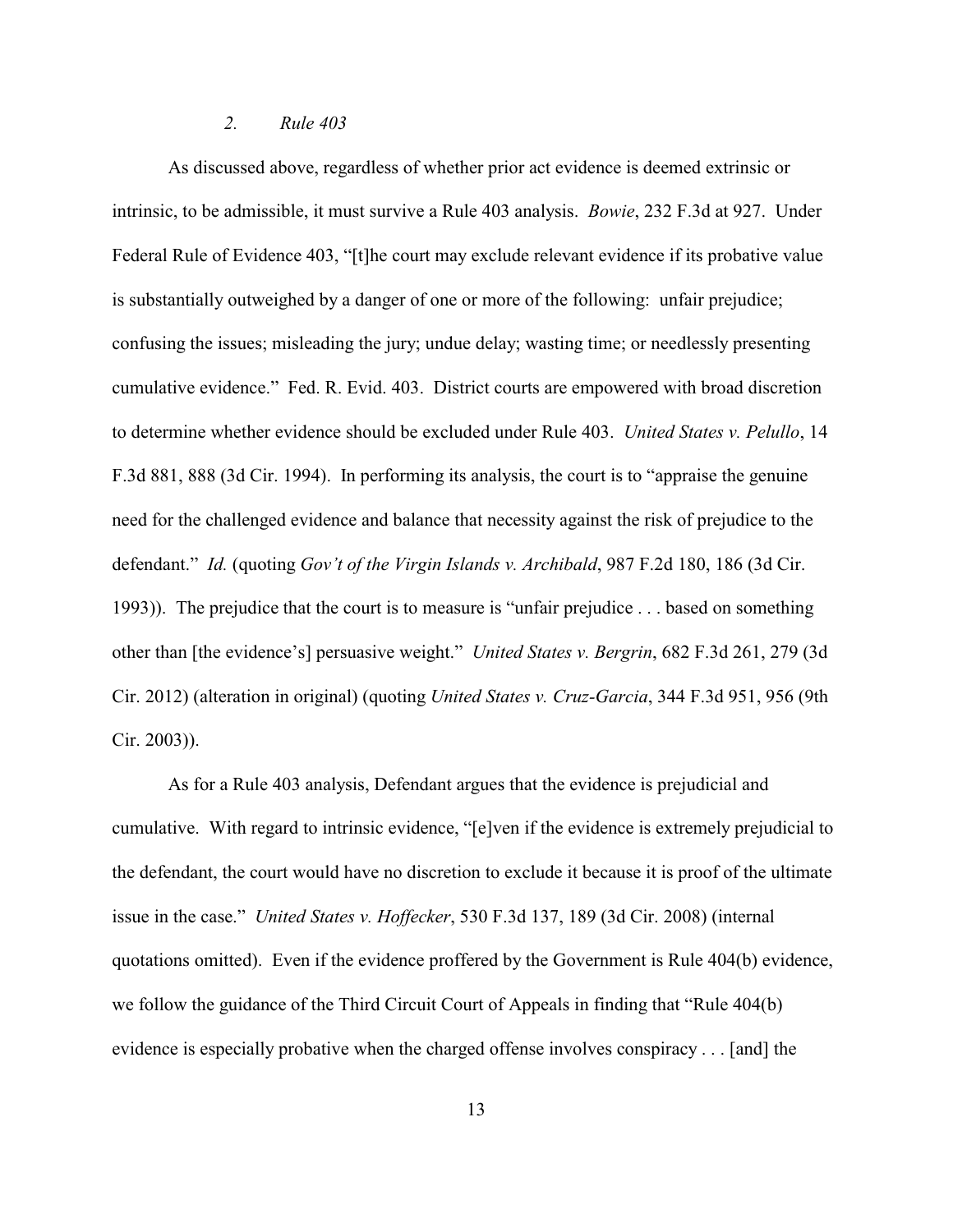Government has broad latitude to use 'other acts' evidence to prove a conspiracy." *Cross*, 308 F.3d at 324 (citing *United States v. Mathis*, 216 F.3d 18, 26 (D.C. Cir. 2006)) (internal citations omitted).

The evidence proffered is highly probative. The underlying conduct occurred within North Philadelphia, near witness Coleman's home, involved an order from Kaboni Savage to a member of the KSO by way of his sister, occurred during the pendency of the KSO's control over areas of North Philadelphia, and the conduct was in support of the objectives of a drug organization, including targeting a Government witness and his family. Despite the risk of prejudice here, we observe that "[w]hen evidence is highly probative, even a large risk of unfair prejudice may be tolerable." *United States v. Lewis*, No. 07-258, 2009 WL 1307458, at \*13 (W.D. Pa. May 8, 2009) (citing *Cross*, 308 F.3d at 323).

To mitigate the risk of unfair prejudice, we will consider a request for an appropriate limiting instruction to the jury.

## **III. CONCLUSION**

For the foregoing reasons, Defendant's Motion to Strike Government Notice of Intention to Admit Other Act Evidence Pursuant to Federal Rule of Criminal Procedure 404(b) must be denied.

An appropriate Order will follow.

#### **BY THE COURT:**

*/s/R. Barclay Surrick* **U.S. District Judge**